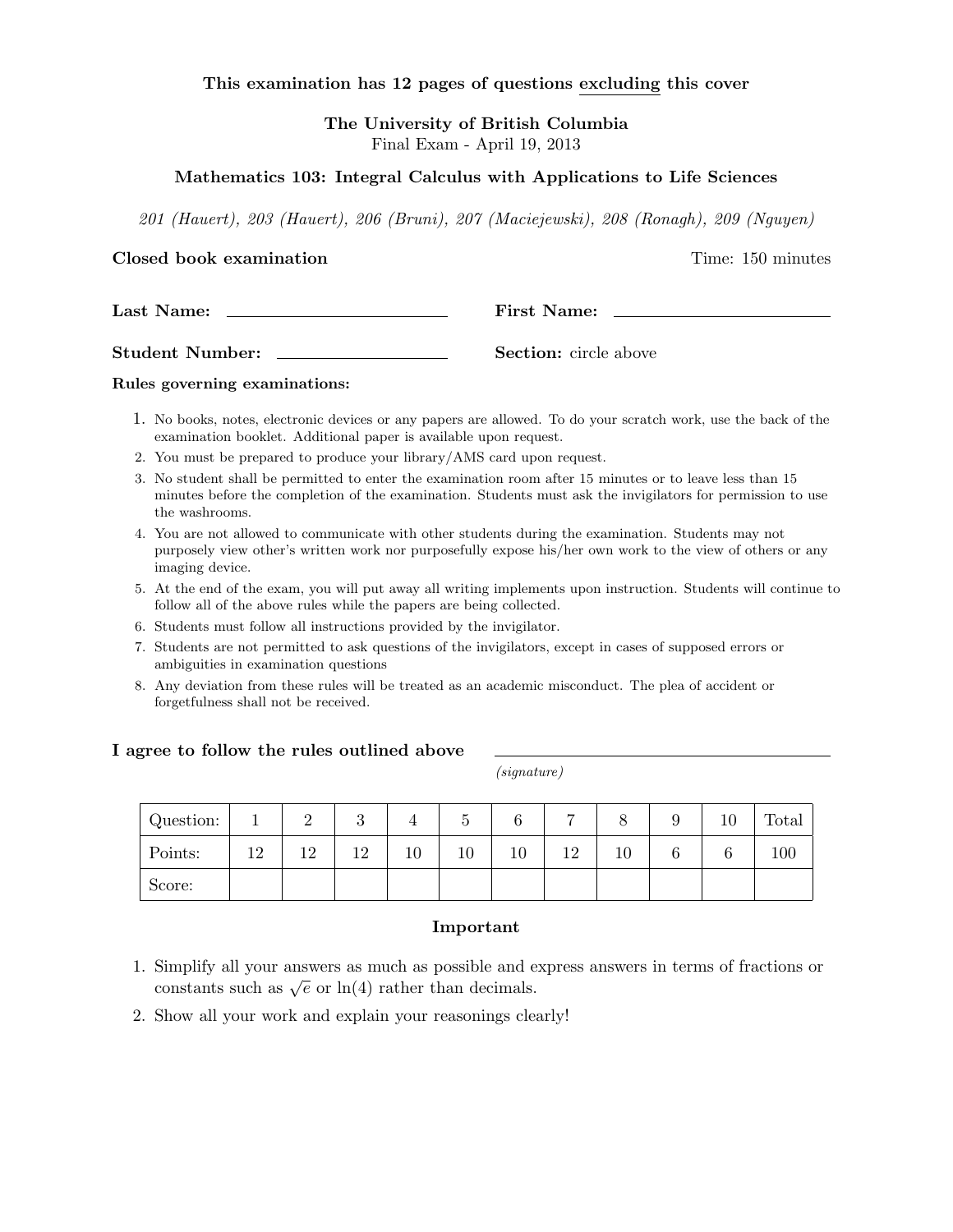1. (12 points) Sequences & Series: Short Answer Problems - Determine whether the following sequences and series converge (full marks for correct answer with justification; work must be shown for partial marks).

**a.** Does the sequence  $\left(\frac{k^k}{k^k}\right)$  $k!$  $\setminus$  $k\geq 1$ converge? If it does, calculate limit.

Diverges: 
$$
\Box
$$
 Converges:  $\Box$  to  $\frac{n^3 + 2}{\sqrt{n^6 + 3} + \sqrt[3]{27n^9 + 1}}_{n \ge 1}$  converge? If it does, calculate limit.

Diverges:  $\Box$  Converges:  $\Box$  to  $\Box$ k π  $\frac{\pi}{k}$  sin  $\left(\frac{\pi n}{k}\right)$  converge? If it does, calculate limit. **c.** Does the sequence  $(a_k)_{k\geq 1}$  with  $a_k = \sum$  $n=1$ 

Diverges:  $\Box$  Converges:  $\Box$  to  $\Box$ 

## **Final Exam** Page 1 of 12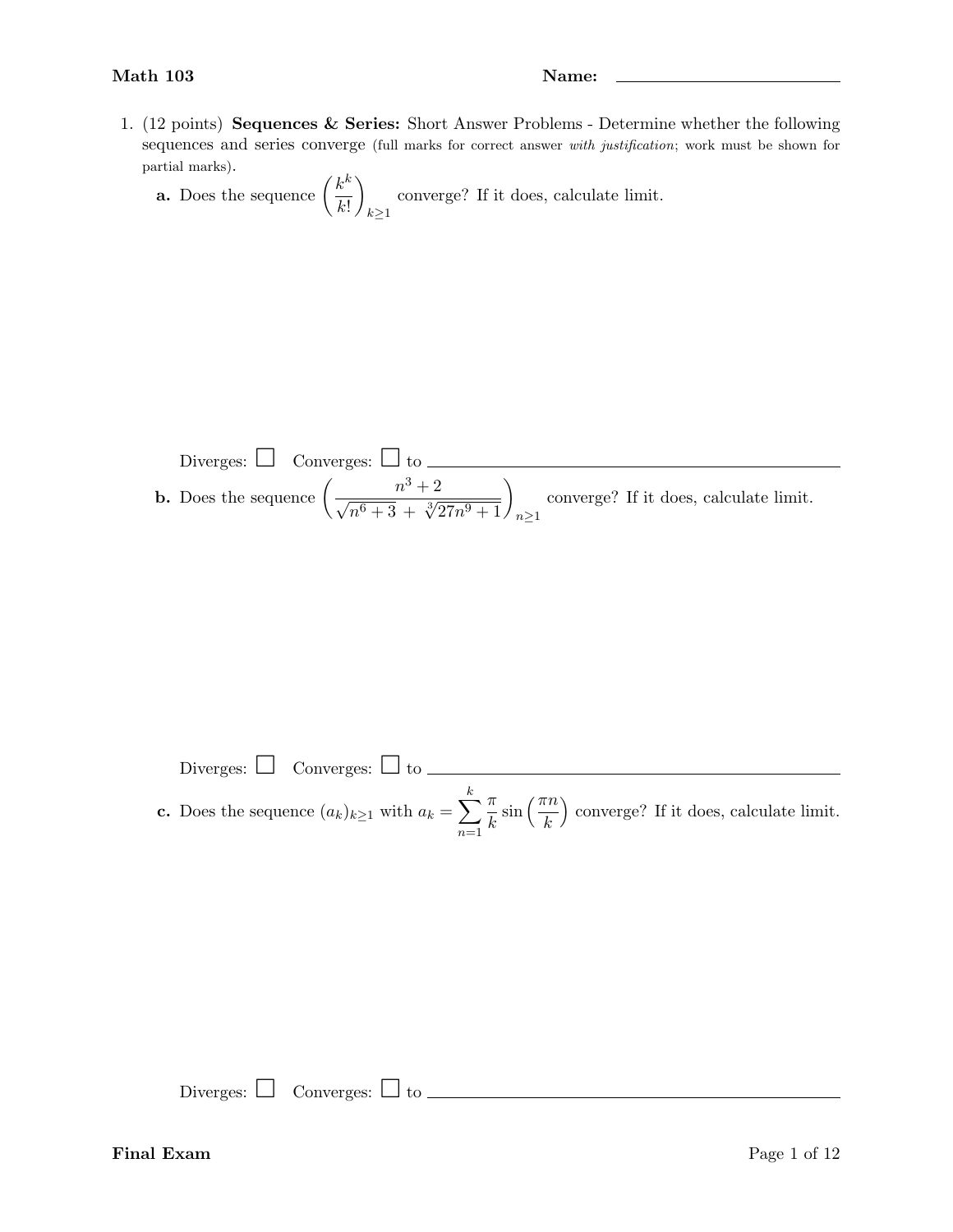## Math 103 Name: 2008 Name: 2008 Name: 2008 Name: 2008 Name: 2008 Name: 2008 Name: 2008 Name: 2008 Name: 2008 Name: 2008 Name: 2008 Name: 2008 Name: 2008 Name: 2008 Name: 2008 Name: 2008 Name: 2008 Name: 2008 Name: 2008 Name

**d.** Does the sequence 
$$
\left(\frac{1}{n(\ln n)}\right)_{n\geq 2}
$$
 converge? If it does, calculate limit.

Diverges: 
$$
\Box
$$
 Converges:  $\Box$  to  $\underline{\qquad}$   
e. Does the series  $\sum_{n=2}^{\infty} \frac{1}{n(\ln n)}$  converge?

Diverges: 
$$
\Box
$$
 Converges:  $\Box$   
\n**f.** Determine all *x* such that the series  $\sum_{n=0}^{\infty} \frac{n(x+2)^n}{3^n(n+5)}$  converges.

Series converges for  $x$ :  $\_\_$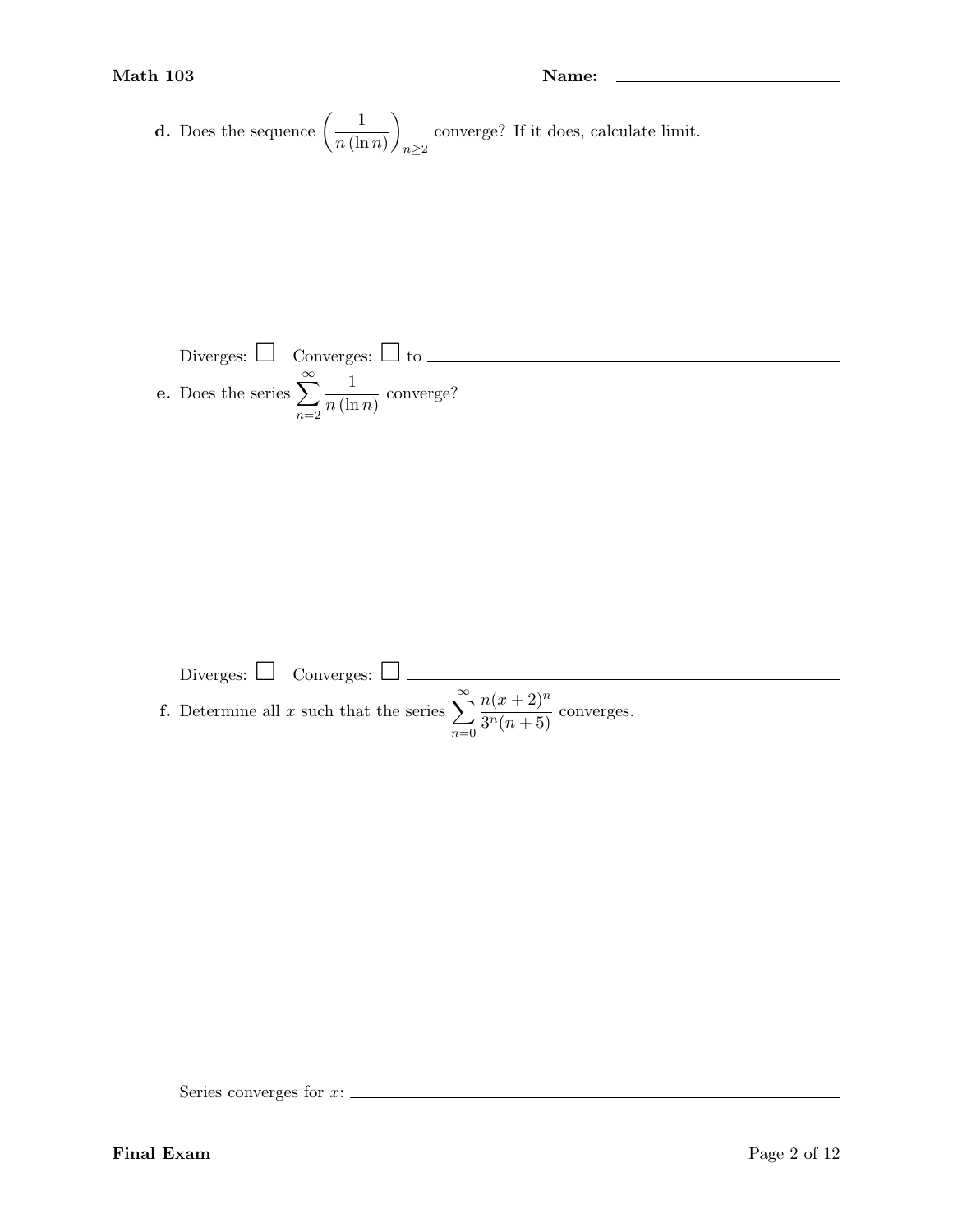2. (12 points) Integration: Short Answer Problems - Evaluate the following integrals; state if a definite integral does not exist; use limits for improper integrals (full marks for correct answer; work must be shown for partial marks).

$$
a. I_a = \int_1^{e^2} \frac{\ln x}{x} dx.
$$

$$
I_a = \frac{}{\mathbf{b.} \ \ I_b = \int \arctan\left(\frac{1}{x}\right) \, dx}.
$$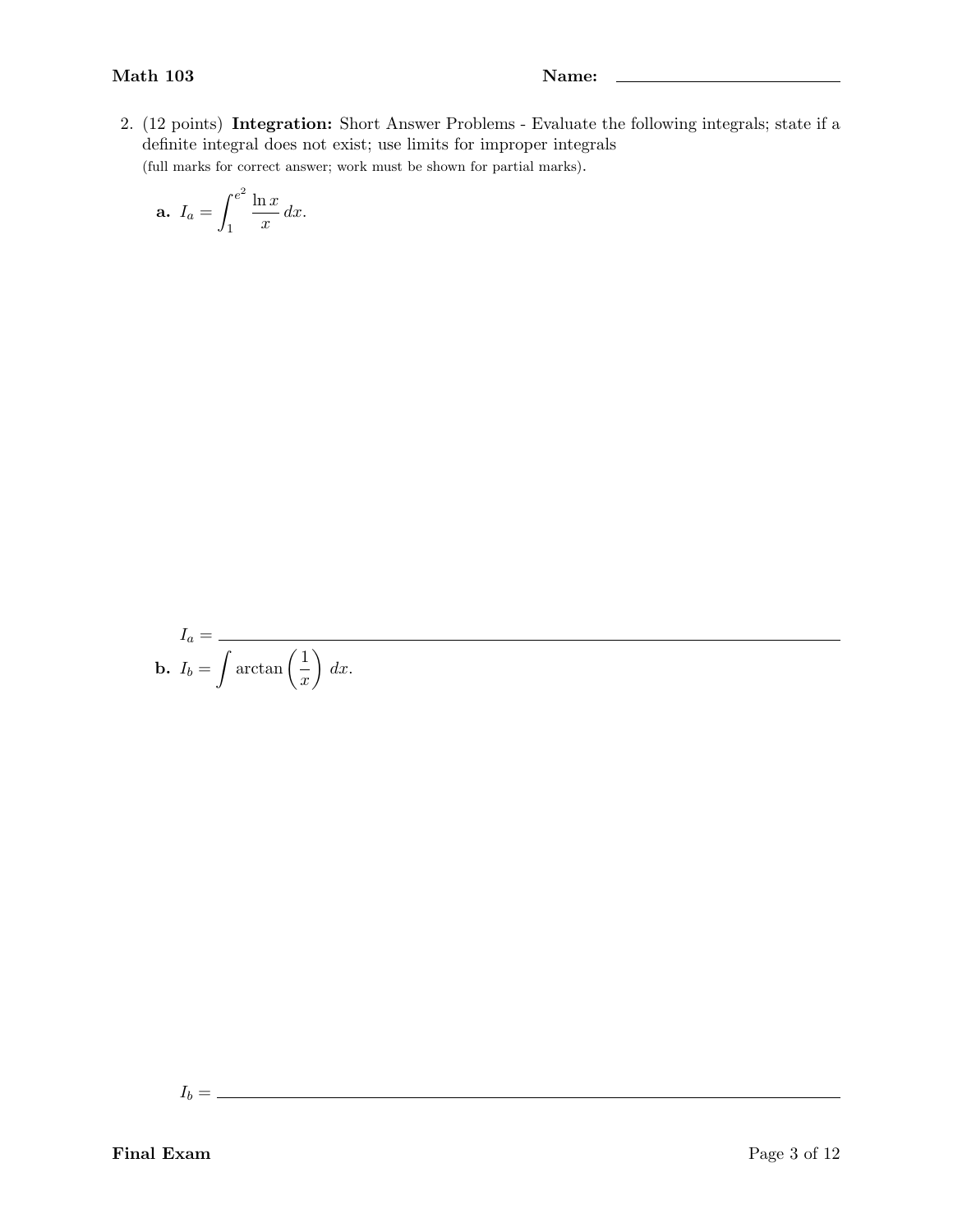$$
c. I_c = \int_0^2 \frac{1}{x^2 - 1} \, dx.
$$

$$
I_c = \frac{}{\mathbf{d.} \ \ I_d = \int \sin(\ln x) \, dx}.
$$

 $I_d = \_$ 

Final Exam Page 4 of 12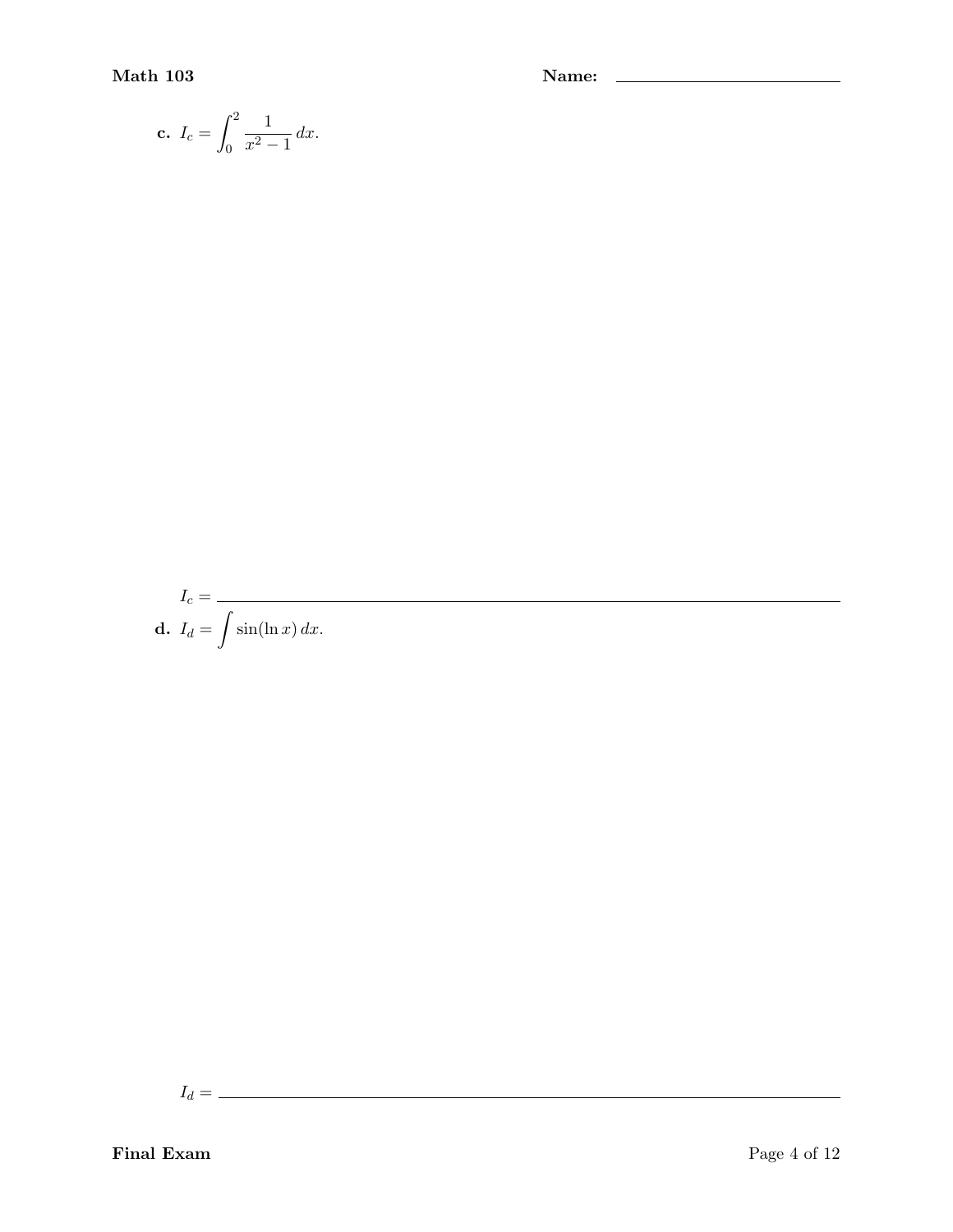## 3. (12 points) Continuous probability:

a. Let  $X \geq 0$  be a random variable on the interval  $[0, a]$  with probability density function  $p(x)$ . The mean of X is given by  $\bar{x} = \int_0^a x p(x) dx$ . Show that  $\bar{x}$  can also be computed as 0  $\bar{x} = \int^a$ 0  $(1 - F(x)) dx$ , where  $F(x)$  is the cumulative distribution function  $(cdf)$  of X.

- **b.** Consider  $f(x) = \frac{x}{\sqrt{2}}$  $1 - x$ . Convert  $f(x)$  into a probability density function  $(pdf)$ ,  $p(x)$ , on an interval  $(a, b)$ .
	- i. With  $p(x) = c \cdot f(x)$ , find the minimal a, maximal b and the constant  $c > 0$ .
	- ii. Find the mean of  $p(x)$ .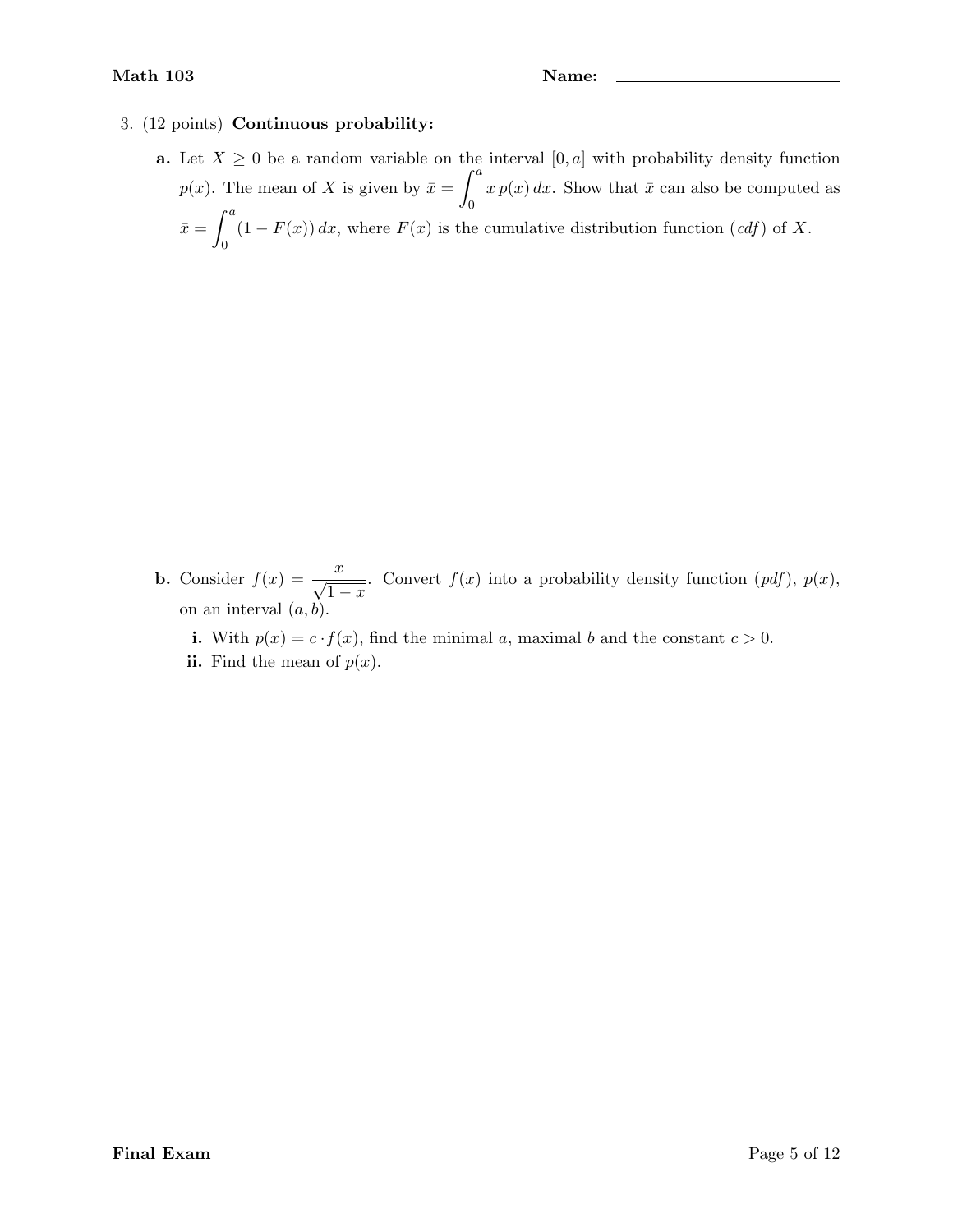## 4. (10 points) Torricelli's Trumpet:

- **a.** Find the volume of the solid obtained from revolving  $y = 1/x$  about the x-axis, where x has domain  $[1, \infty)$ .
- **b.** The surface area of a solid of revolution obtained from revolving  $y = f(x)$  about the x-axis for  $a \leq x \leq b$  is given by

$$
A = 2\pi \int_{a}^{b} y \sqrt{1 + \left(\frac{dy}{dx}\right)^2} dx.
$$

Consider the area of the surface obtained from revolving  $y = 1/x$  about the x-axis, where x has domain  $[1, \infty)$ . Show whether this surface area exists (integral converges) or diverges. If it exists, provide an upper bound.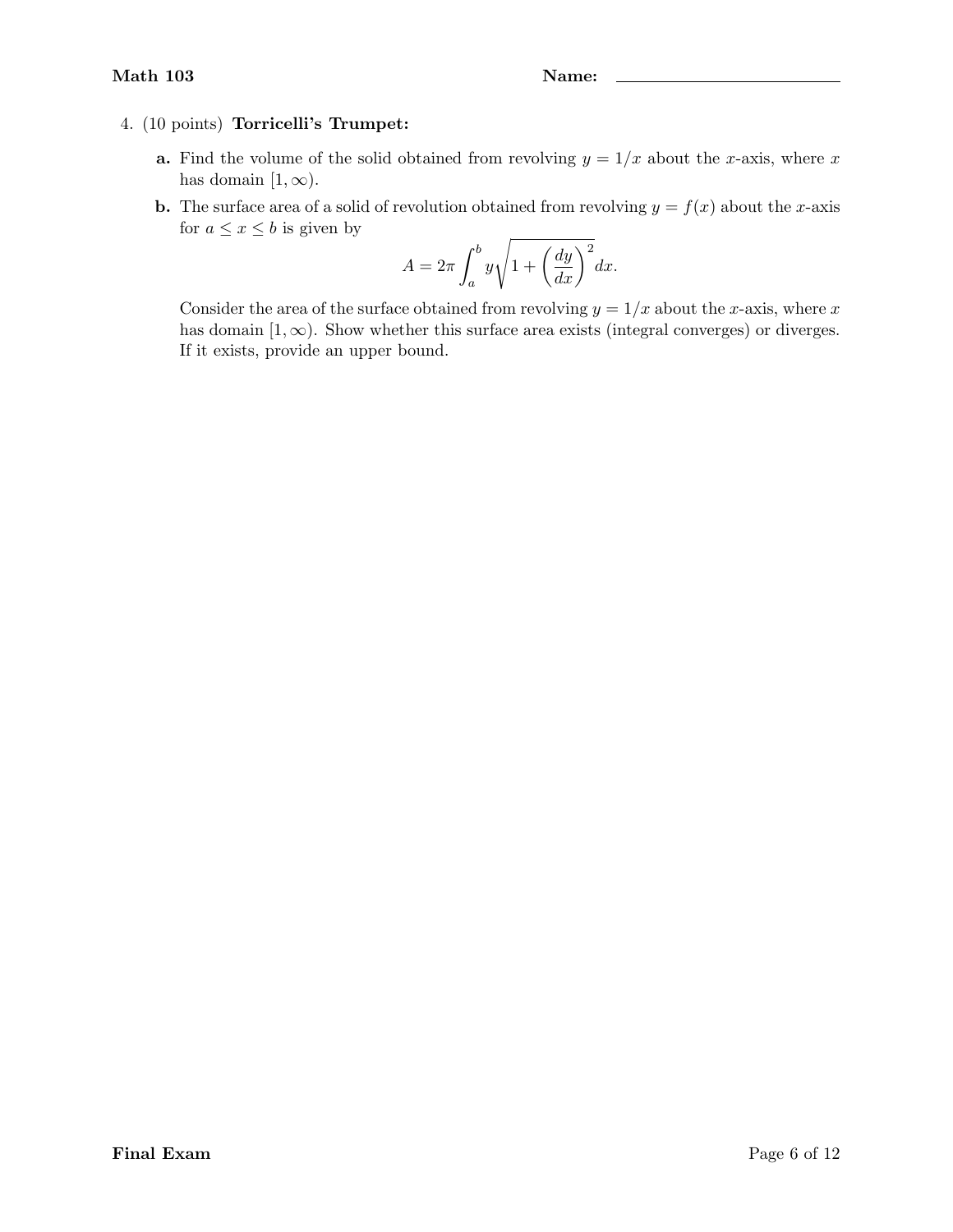- 5. (10 points) Dynamical Systems:
	- **a.** Consider the iterated map  $x_{t+1} = 4x_t^3 12x_t^2 + 8x_t$ . Calculate the steady-states (fixedpoints, equilibria) and mark them in the sketch below. Determine the stability of each equilibrium (explain analytically or graphically). Plot a cobweb starting with  $x_0$  just above 2 (point indicated in sketch).



**b.** Consider the differential equation  $\frac{dx}{dt} = f(x) = 4x^3 - 12x^2 + 8x$ . Calculate the steadystates (equilibria) and mark them in the sketch below. Find  $x(t)$  for  $t \to \infty$  for the initial points labeled  $a, b$  and  $c$ , (see sketch).

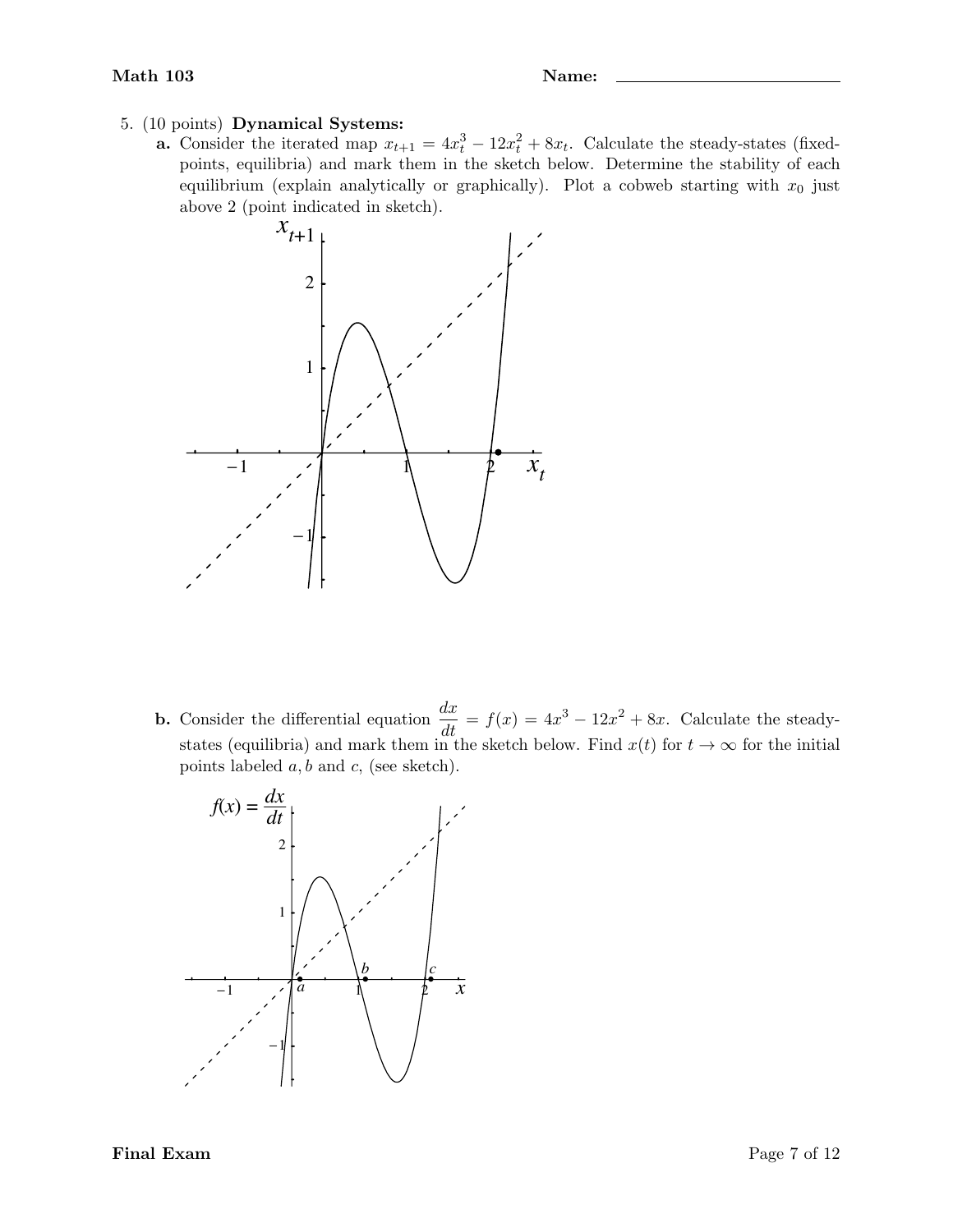## 6. (10 points) Light show on dance floor:

A laser is mounted 2 m above the floor (see sketch) and its beam is directed along a straight line on the dance floor. For visual effects the angle,  $\theta$ , changes periodically and randomly. The angle  $\theta$  is chosen uniformly in the interval  $\left(-\frac{\pi}{4}\right)$  $\frac{\pi}{4}$ ,  $\frac{\pi}{4}$  $(\frac{\pi}{4})$ , i.e. the probability density function  $(pdf)$  is  $p(\hat{\theta}) = \frac{2}{\pi}$  for  $-\frac{\pi}{4} < \theta < \frac{\pi}{4}$  and zero elsewhere.



**a.** Find the cumulative distribution function  $(cdf)$ ,  $F(x)$ , of the x-coordinate of the laser point on the floor.

F(x) =

**b.** Find the probability density function  $(pdf)$ ,  $p(x)$ , of the x-coordinate of the laser point on the floor.

p(x) =

**c.** The mean x-coordinate,  $\bar{x}$ , of the laser point is given by  $\bar{x} = \int_{0}^{\frac{\pi}{4}}$  $-\frac{\pi}{4}$  $x p(x) dx$ . Evaluate this integral (or state that it diverges).

 $\bar{x} = \_$ 

Final Exam Page 8 of 12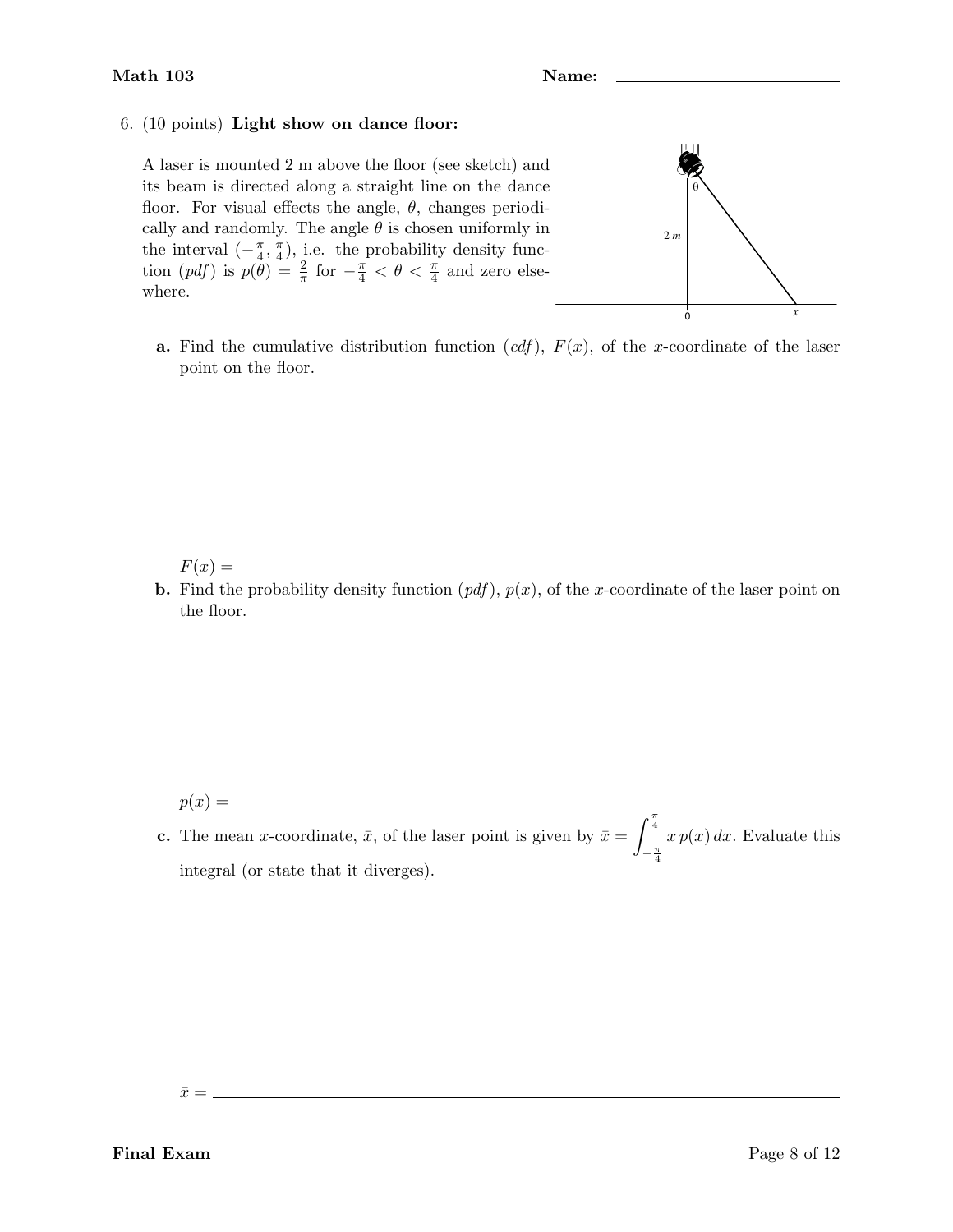- 7. (12 points) Biofuel: Suppose you work at an experimental algae farm where algae is turned into biofuel. The algae grows in tanks at a rate  $\alpha = 2$  and the steady supply of nutrients allows each tank to sustain  $K$  kilograms of algae.
	- a. The rate of change of the total mass of algae, M, is given by:

$$
\frac{dM}{dt} = 2M\left(1 - \frac{M}{K}\right). \tag{*}
$$

Find all steady state solutions (equilibria) for this equation.

- **b.** Suppose you harvest algae proportional to its total mass at a rate h. Modify equation  $(*)$ accordingly. Find all steady state solutions (equilibria) for the new equation. Hint:  $-h$  M.
- c. What is the highest rate  $h^*$  at which you can harvest algae?
- d. Now suppose that you require a constant supply of algae, so you harvest it by removing algae at a constant rate  $H \geq 0$ . Modify equation (\*) accordingly. Find all steady state solutions (equilibria) for this equation.
- e. In scenario (d), assuming you start with  $M = K/4$  kilograms of algae, at what rate H do you have to harvest the algae such that the tank always contains  $K/4$  kilograms of algae?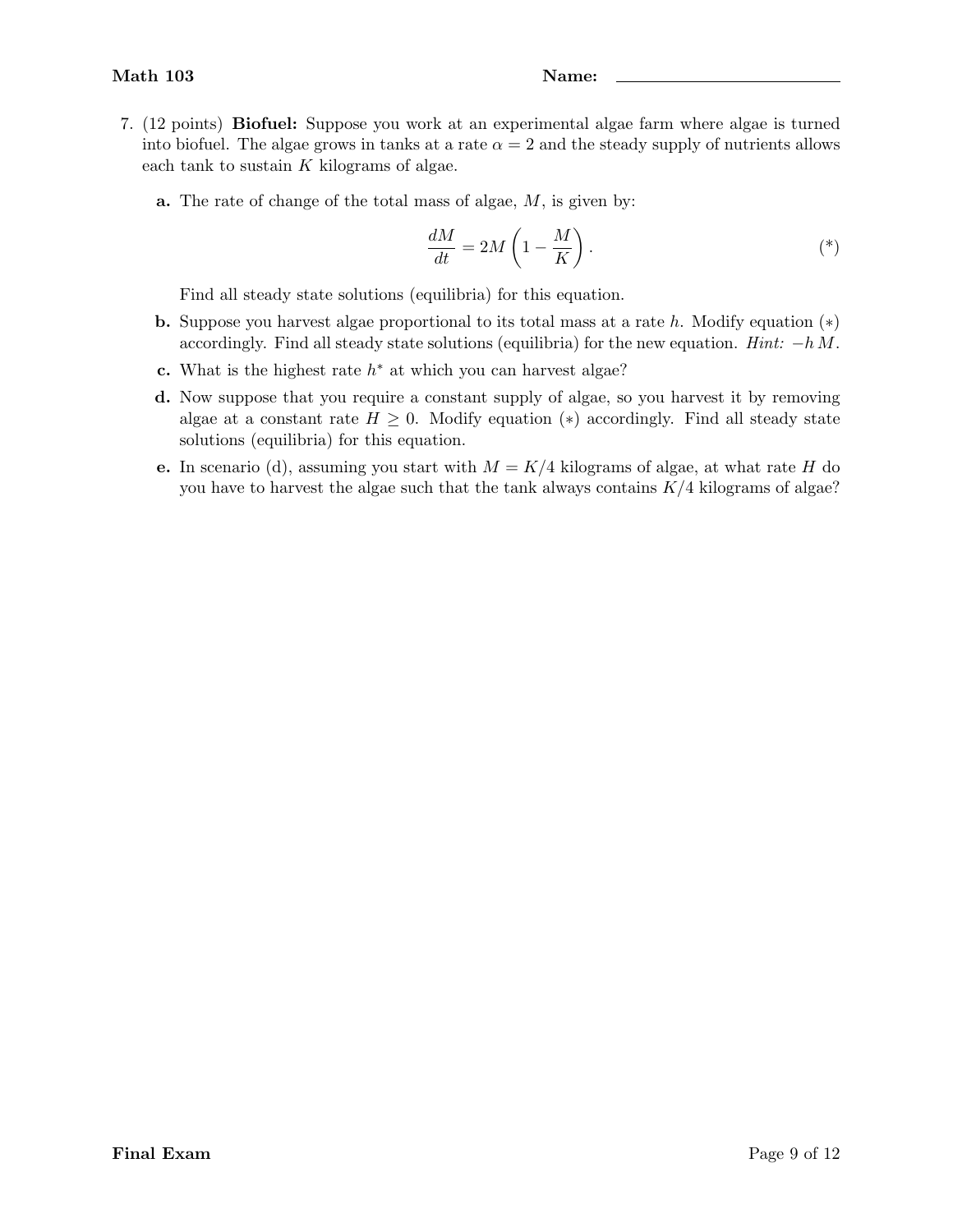## Math 103 Name: 2008 Name: 2008 Name: 2008 Name: 2008 Name: 2008 Name: 2008 Name: 2008 Name: 2008 Name: 2008 Name: 2008 Name: 2008 Name: 2008 Name: 2008 Name: 2008 Name: 2008 Name: 2008 Name: 2008 Name: 2008 Name: 2008 Name

8. (10 points) Fundamental Theorem of Calculus:

**a.** Evaluate and simplify 
$$
I_a = \frac{d}{dx} \int_x^7 \cos(\sin t) dt
$$
.

$$
I_a = \frac{1}{\text{b. Evaluate and simplify } I_b = \frac{d}{dx} \int_1^3 e^{4^t} dt}.
$$

$$
I_b = \frac{1}{\text{c. Find } \lim_{x \to 0} \frac{1}{x^3} \int_0^x \frac{t^2}{1 + t^6} dt.}
$$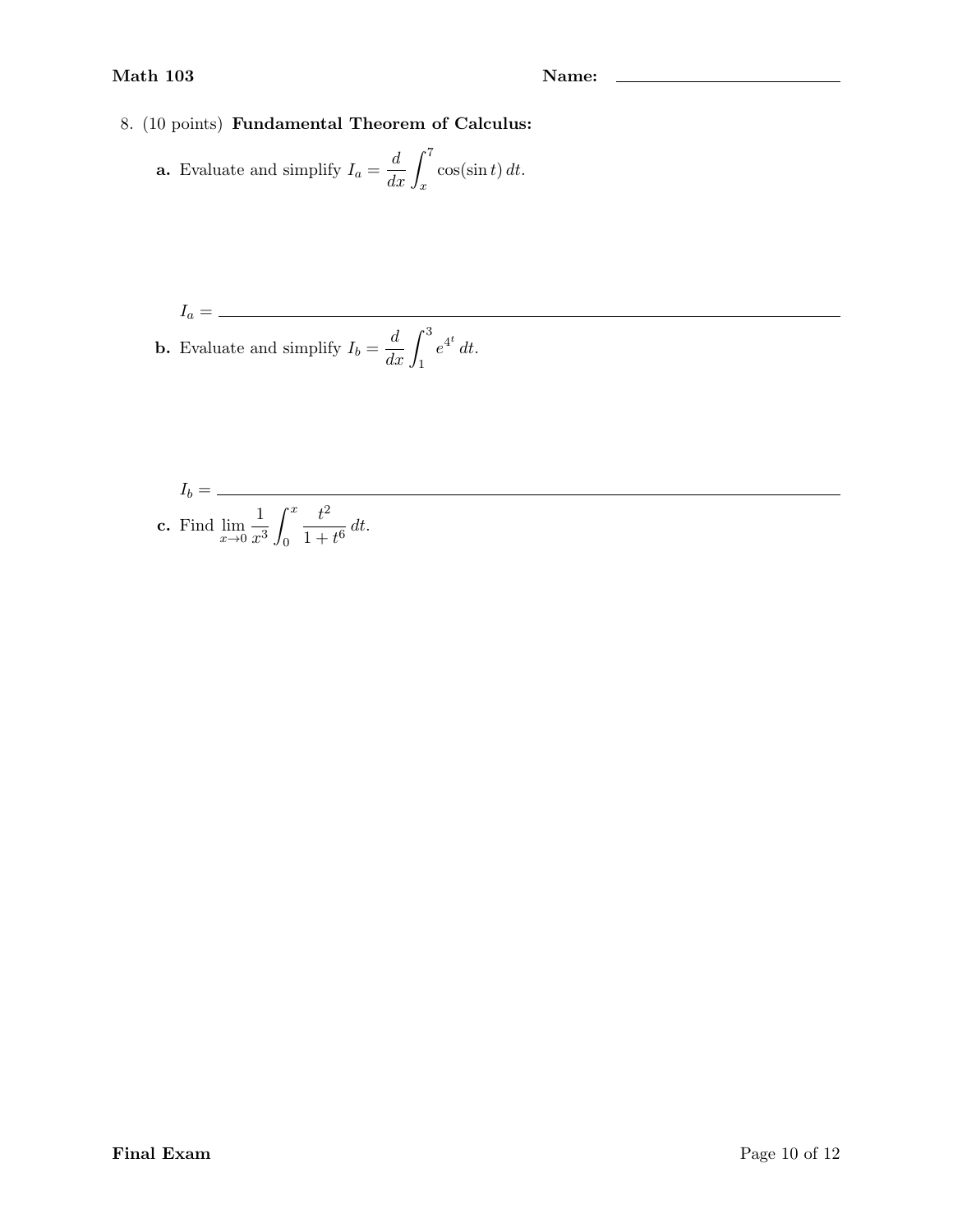9. (6 points) Sketching Antiderivatives: Consider the sketch of  $f(x)$  below (left). Provide a sketch of the antiderivative  $A(x) = \int^x$ a  $f(s) ds$  for  $-1.5 < x < 1.5$  in the panel below (right,  $f(x)$  is shown in pale grey as a visual guide). Make sure to clearly indicate local maxima and minima of  $A(x)$ .



10. (6 points) Taylor Series: Find the first five terms of the Taylor series centered at 0 for  $F(x) = \int_0^x$  $\boldsymbol{0}$  $\ln(1+s^2) ds$ , i.e. the polynomial  $T_4(x)$  with  $x^4$  the highest power of x.